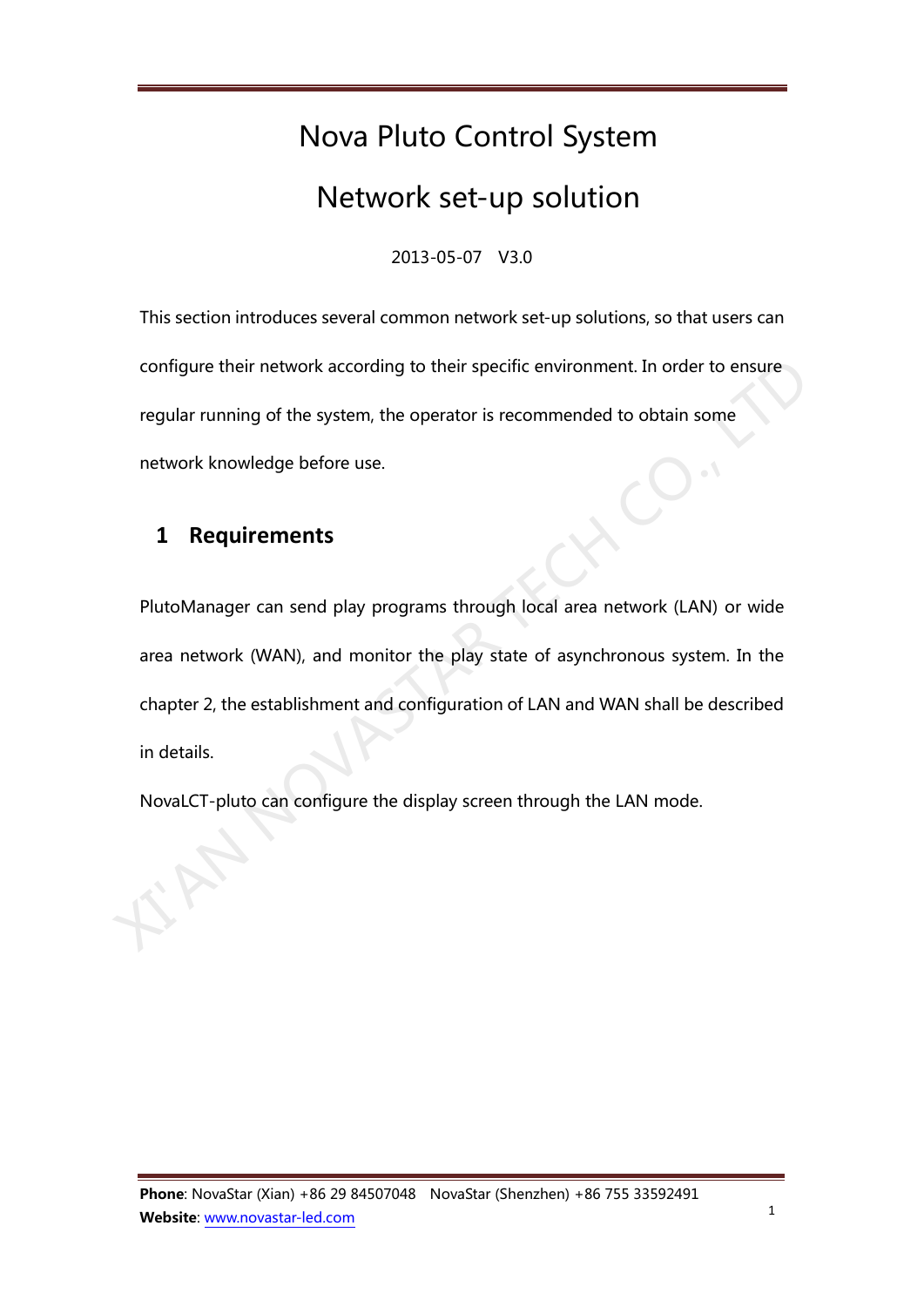

Fig. 1-1 Network architecture in which display screen is configured

The Pluto system default IP is "192.168.0.220", before the network connection, set the network parameters of each asynchronism card on the software NovaLCT-pluto, and the specific settings are as follows: Fig. 1-1 Network architecture in which display<br>Fig. 1-1 Network architecture in which display screen is configured<br>The Pluto system default IP is "192.168.0.220", before the network connection, set<br>the network parameters o

1) In general, it is allowed to directly connect the asychronism card to computer (computer IP shall be set to: 192.168.0.X, note: X cannot be 220), and respectively set the network parameters for each asynchronism card.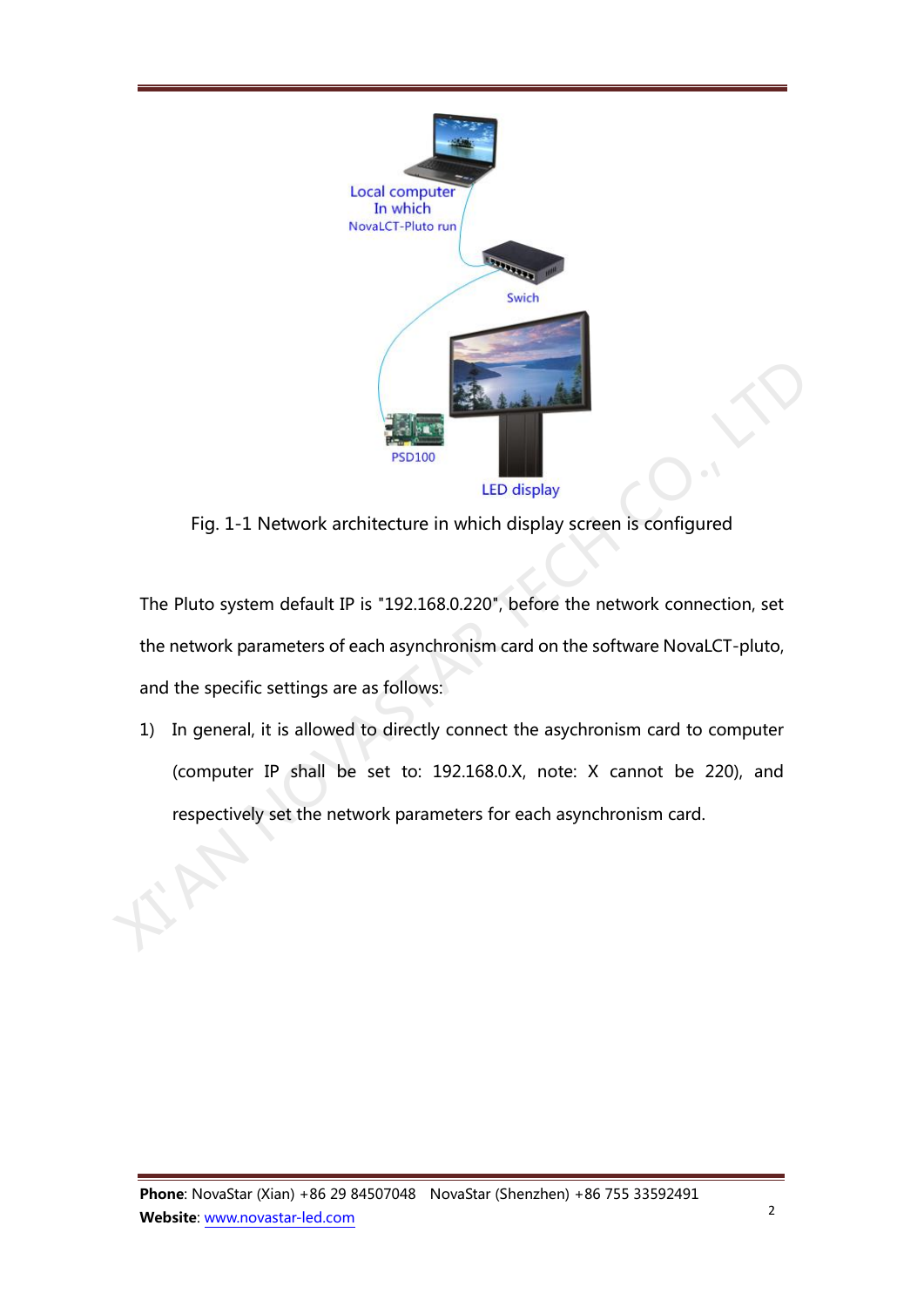

2) If the local LAN in 192.168.0.X network segment, and 192.168.0.220 is not occupied, the asynchronism card (Note: to avoid conflict of IP, for one time, only one asynchronous card can be connected) can be connected to local LAN to conduct network parameter setting.

#### Operation steps of setting system IP:

1) Run Nova LCT-Pluto on the local computer, click on the [set]  $\rightarrow$  [software configuration] to enter the interface as shown below. The connected IP is the IP corresponding to the current computer network card; the connection port setting range is 1024~49150, and it is not allowed to be same as other software port. PSD100<br>
LED display<br>
2) If the local LAN in 192.168.0.X network segment, and 192.168.0.220 is not<br>
occupied, the asynchronism card (Note: to avoid conflict of IP, for one time,<br>
only one asynchronous card can be connected

| Software Config Vindow |                                                              |  |
|------------------------|--------------------------------------------------------------|--|
| Network Config         |                                                              |  |
| Connect IP:            | 192.168.0.162                                                |  |
| <b>Connect Port:</b>   | 192.168.0.162<br>25.26.59.116                                |  |
|                        | Mote: connections port with<br>other software can't the same |  |
| ок                     | Cancel                                                       |  |

Fig. 1-2 LCT software configuration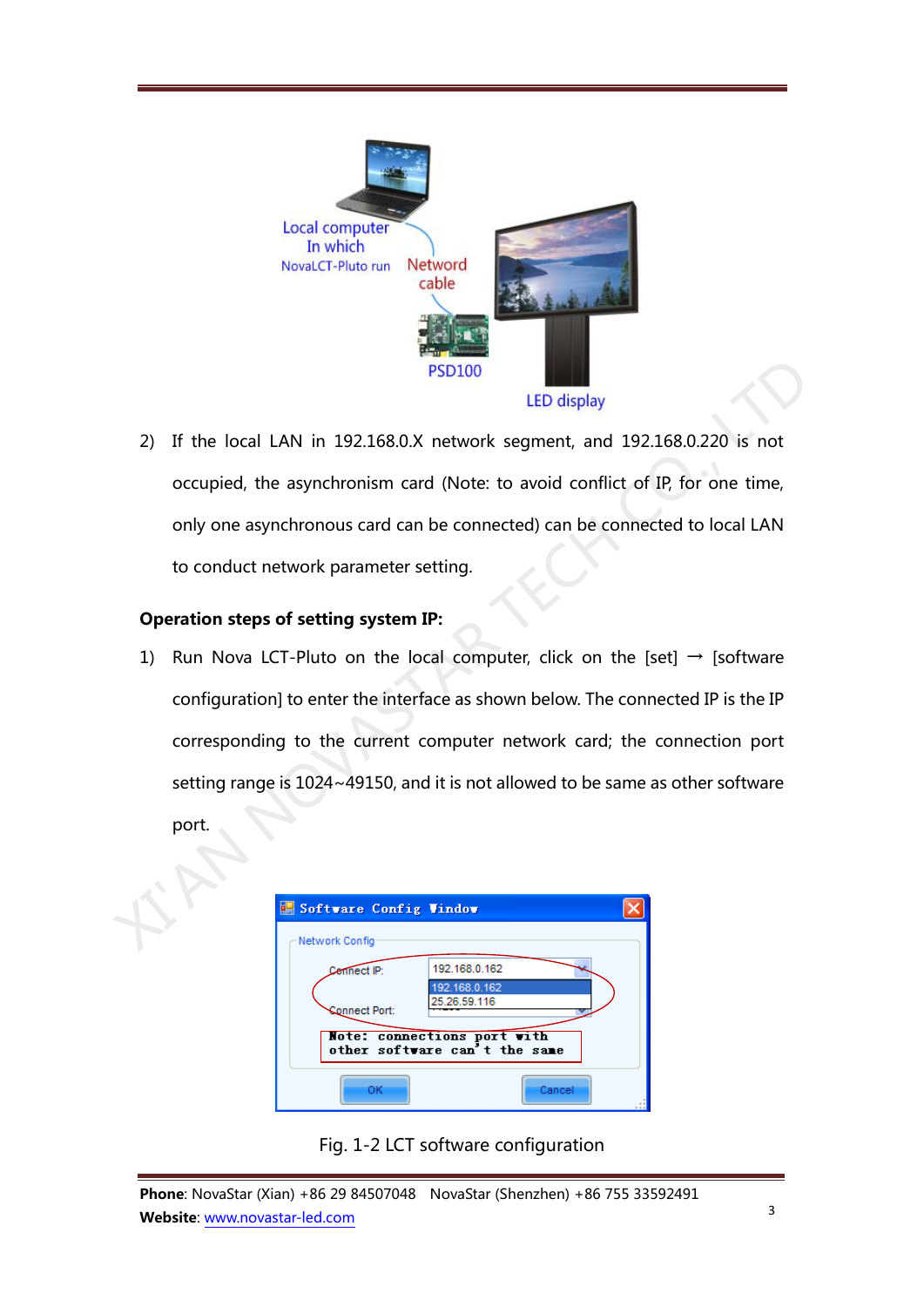## 2) View asynchronous control system IP

Search Pluto system when it is used for the first time. LCT will search all the Pluto systems within the scope of LAN. Searching results is shown as below:

|    |                            |                    | Search Pluto System Vindov                    |                                 |                                                                                                       |                               |           |
|----|----------------------------|--------------------|-----------------------------------------------|---------------------------------|-------------------------------------------------------------------------------------------------------|-------------------------------|-----------|
|    |                            | Search Progress    |                                               |                                 |                                                                                                       |                               |           |
|    |                            |                    | Search complete!                              |                                 |                                                                                                       |                               |           |
|    |                            |                    | Remaining time: 0s<br>Searched pluto count: 1 |                                 |                                                                                                       |                               |           |
|    |                            |                    |                                               |                                 | Search Set                                                                                            | earching                      |           |
|    |                            | <b>Client List</b> | By name<br>$\odot$<br>descending order        | By name ascending<br>∩<br>order | By ip descending<br>O<br>order                                                                        | By ip ascending<br>Ο<br>order |           |
|    |                            | Name               |                                               |                                 | $\mathsf{P}$                                                                                          |                               |           |
|    |                            | pluto              |                                               |                                 | 192.168.0.220                                                                                         |                               |           |
|    |                            |                    |                                               |                                 |                                                                                                       |                               |           |
|    |                            |                    |                                               |                                 |                                                                                                       |                               |           |
|    |                            |                    |                                               |                                 |                                                                                                       |                               | $\bullet$ |
|    |                            |                    |                                               |                                 |                                                                                                       |                               |           |
|    |                            |                    |                                               |                                 |                                                                                                       |                               |           |
|    |                            |                    |                                               |                                 |                                                                                                       |                               |           |
|    |                            |                    |                                               |                                 | Connect System                                                                                        | Exit                          |           |
|    |                            |                    |                                               |                                 |                                                                                                       |                               |           |
|    |                            |                    |                                               |                                 |                                                                                                       |                               |           |
|    |                            |                    |                                               |                                 | Fig. 1-3 Search Pluto system                                                                          |                               |           |
| 3) |                            |                    |                                               |                                 | Select the client, then click "Connect System" to return to the main interface;                       |                               |           |
| 4) |                            |                    |                                               |                                 | Click on [set] $\rightarrow$ [terminal configuration] $\rightarrow$ [network configuration], to enter |                               |           |
|    |                            |                    |                                               |                                 |                                                                                                       |                               |           |
|    | the interface as follows : |                    |                                               |                                 |                                                                                                       |                               |           |
|    |                            |                    |                                               |                                 |                                                                                                       |                               |           |
|    |                            |                    |                                               |                                 |                                                                                                       |                               |           |
|    |                            |                    |                                               |                                 |                                                                                                       |                               |           |
|    |                            |                    |                                               |                                 |                                                                                                       |                               |           |
|    |                            |                    |                                               |                                 |                                                                                                       |                               |           |
|    |                            |                    |                                               |                                 |                                                                                                       |                               |           |
|    |                            |                    |                                               |                                 |                                                                                                       |                               |           |
|    |                            |                    |                                               |                                 |                                                                                                       |                               |           |
|    |                            |                    |                                               |                                 |                                                                                                       |                               |           |
|    |                            |                    |                                               |                                 |                                                                                                       |                               |           |
|    |                            |                    |                                               |                                 |                                                                                                       |                               |           |

- 3) Select the client, then click "Connect System" to return to the main interface;
- 4) Click on [set]  $\rightarrow$  [terminal configuration]  $\rightarrow$  [network configuration], to enter the interface as follows: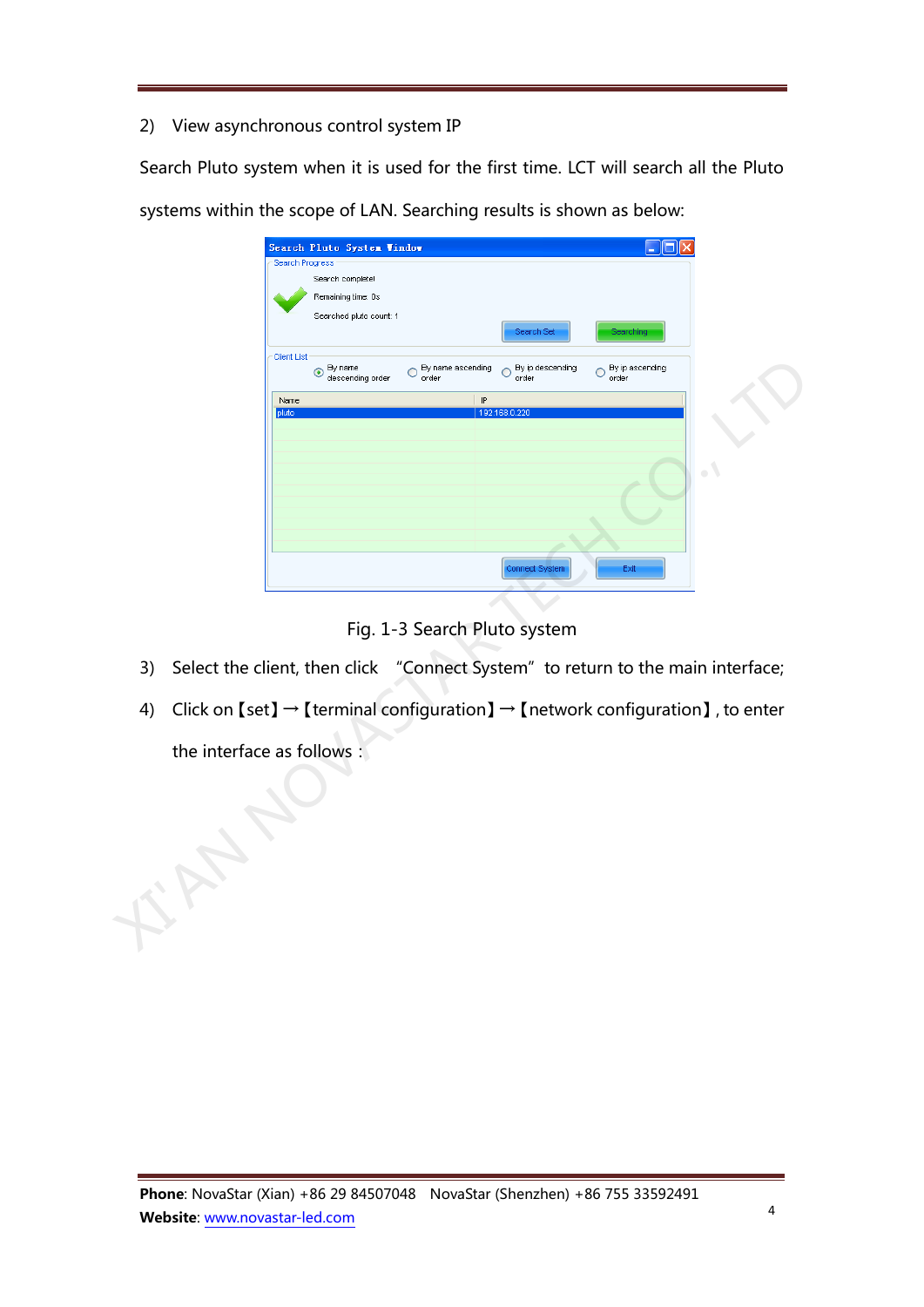| System Information                                                        | $\triangledown$ Configure the asynchronous system information                                                                                                                                                           |
|---------------------------------------------------------------------------|-------------------------------------------------------------------------------------------------------------------------------------------------------------------------------------------------------------------------|
| System Name:                                                              | Pluto2012                                                                                                                                                                                                               |
| System network parameters                                                 | √ Configure system network parameters to connect in LAN<br><b>LAN</b> configuration<br>Tip: Change network parameters need to restart the network card, the current<br>Obtain an IP address automatically (Recommended) |
| IP Address:                                                               | 73<br>192<br>168<br>$\circ$                                                                                                                                                                                             |
| Subnet Mask:                                                              | 255<br>255<br>255<br>$\bf{0}$                                                                                                                                                                                           |
| Gateway:                                                                  | 192<br>168<br>$\bf{0}$                                                                                                                                                                                                  |
| DNS:                                                                      | 192<br>168<br>$\mathbf{0}$                                                                                                                                                                                              |
|                                                                           |                                                                                                                                                                                                                         |
| The Server Parameters<br>Platform Select:<br>Server Domain:<br>Static IP: | PlutoManager<br>192<br>168<br>82<br>$\theta$                                                                                                                                                                            |
| Connect Port:<br>Rereading                                                | 31298<br><b>Senior Setting</b><br>Send<br>Exit                                                                                                                                                                          |
|                                                                           | Fig. 1-4 Network parameter settings                                                                                                                                                                                     |
|                                                                           | Tick [configuring asynchronous system information], so that the user can                                                                                                                                                |
|                                                                           | modify the system name, and an easily recognizable system name will bring                                                                                                                                               |
| $\sim$<br>convenience to your later operation;                            |                                                                                                                                                                                                                         |
| 6) LAN parameter configuration                                            |                                                                                                                                                                                                                         |

Fig. 1-4 Network parameter settings

- 5) Tick [configuring asynchronous system information], so that the user can modify the system name, and an easily recognizable system name will bring convenience to your later operation;
- 6) LAN parameter configuration

Tick the option [configuring system parameters connected on the LAN], to start setting up network parameters. The system IP can be set by two ways.

#### Method No. 1: (recommended) : obtain IP address automatically.

Advantages: only one time of setting for the first use is required, and later, there is no need to set up, and during the use, IP conflict inside LAN shall not occur to ensure the normal work of system.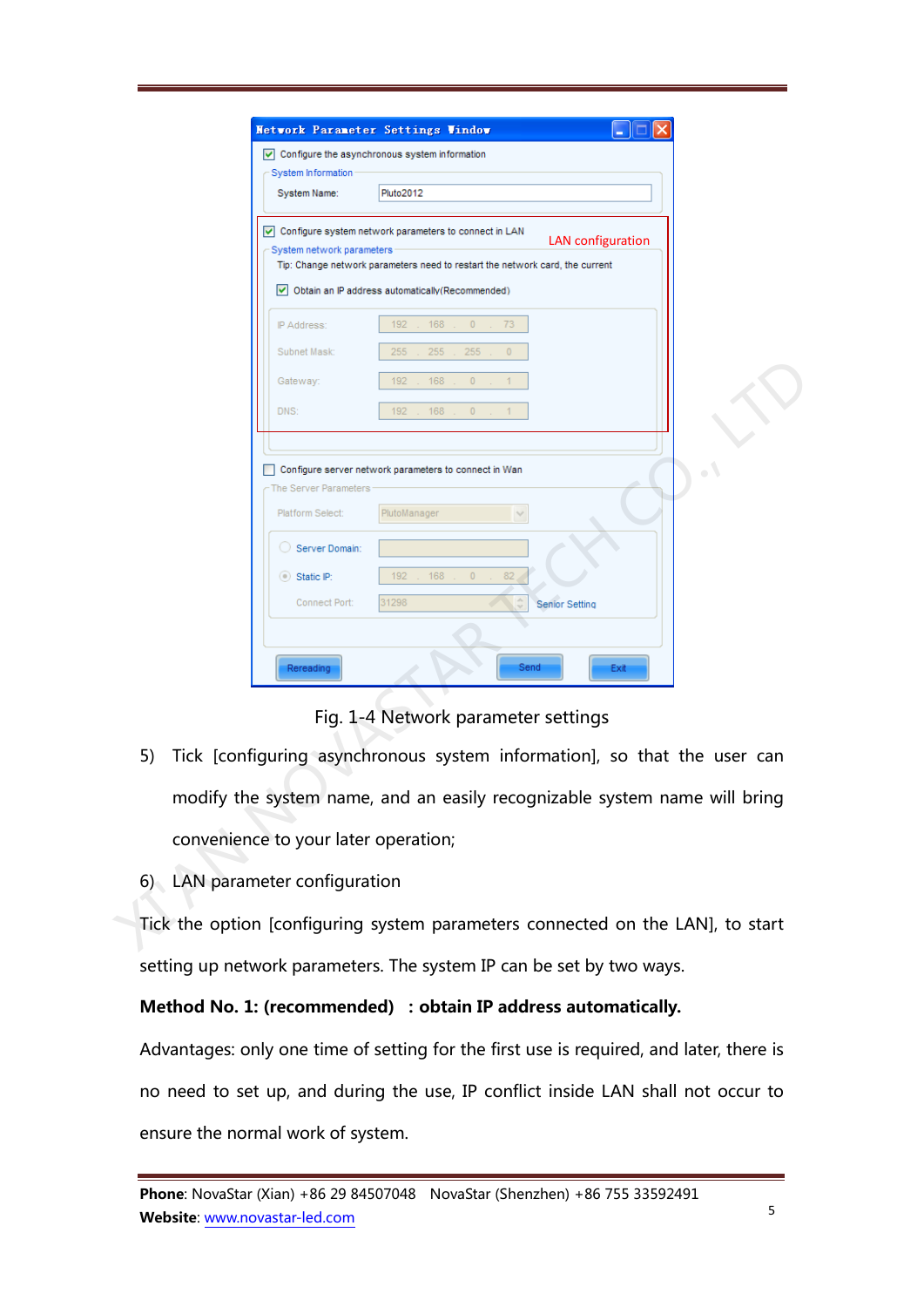**Operation:** tick the option [automatically obtaining IP address], and then click [send].

## Method No. 2: manually set the IP.

After the manual setting of LAN parameters as shown in the following image (Note: IP shall not conflict with other devices in LAN), click [send], to send the network parameters to the asynchronous system.

|    | Configure system network parameters to connect in LAN                                                     |
|----|-----------------------------------------------------------------------------------------------------------|
|    | System network parameters<br>Tip: Change network parameters need to restart the network card, the current |
|    | Obtain an IP address automatically (Recommended)                                                          |
|    | 192 . 168 . 0 . 73<br>IP Address:                                                                         |
|    | 255 . 255 .<br>Subnet Mask:<br>$255$ .<br>0                                                               |
|    | 192. 168.<br>0<br>Gateway:<br>$\mathbf{1}$                                                                |
|    | 192. 168.<br>$0 \quad .$<br>DNS:<br>1                                                                     |
|    |                                                                                                           |
|    | Fig. 1-5 LAN parameter configuration                                                                      |
|    |                                                                                                           |
|    |                                                                                                           |
| 7) | WAN parameter configuration                                                                               |
|    |                                                                                                           |
|    |                                                                                                           |
|    | The server, i.e. playback control computer (running PlutoManager): to ensure                              |
|    |                                                                                                           |
|    | the normal communication between playback control computer and terminal,                                  |
|    |                                                                                                           |
|    | firstly send the server parameters to the terminal.                                                       |
|    |                                                                                                           |
|    | The operation of configuring WAN will be explained in details in the article 2.2                          |
|    |                                                                                                           |

WAN solution.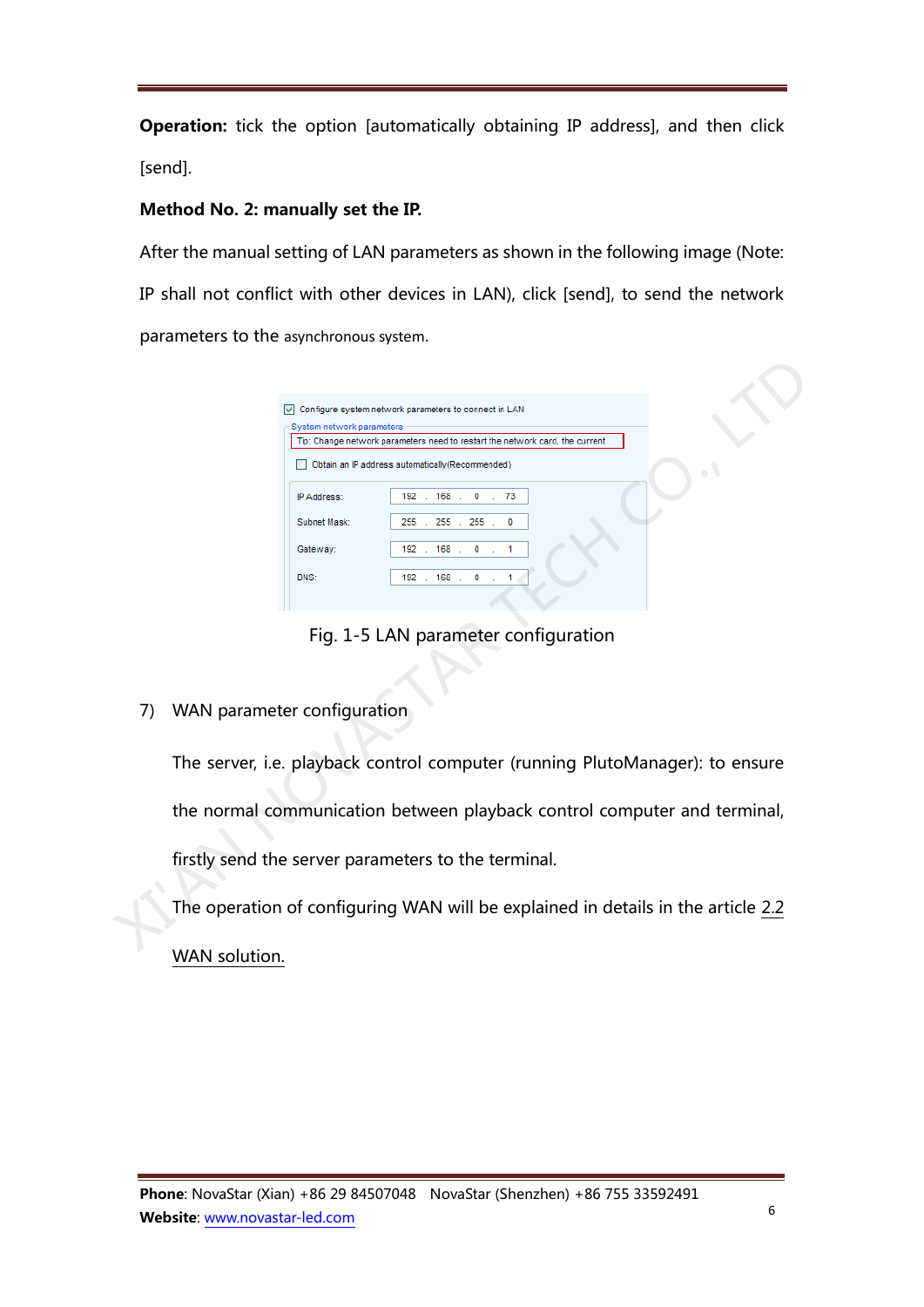| The Server Parameters     |              |                       |
|---------------------------|--------------|-----------------------|
| Platform Select:          | PlutoManager |                       |
| $\bigcirc$ Server Domain: |              |                       |
| $\odot$ Static IP:        | 192.168.0.82 |                       |
| Connect Port:             | 31298        | <b>Senior Setting</b> |



# 2 Network set-up solution

# **2.1 LAN configuration solution**

All LED displays and the control computer need to locate in the same LAN; Fig. 1-6 WAN parameter contiguration<br>
2. 1 LAN configuration solution<br>
2.1 LAN configuration solution<br>
All LED displays and the control computer need to locate in the same LAN;<br>
Requirements:<br>
X Hardware:<br>
X Nova asynchron

Requirements:

## Hardware:

- > Nova asynchronous control card: PSD100
- $\triangleright$  Switch

## Software:

- NovaLCT-Pluto
- PlutoManager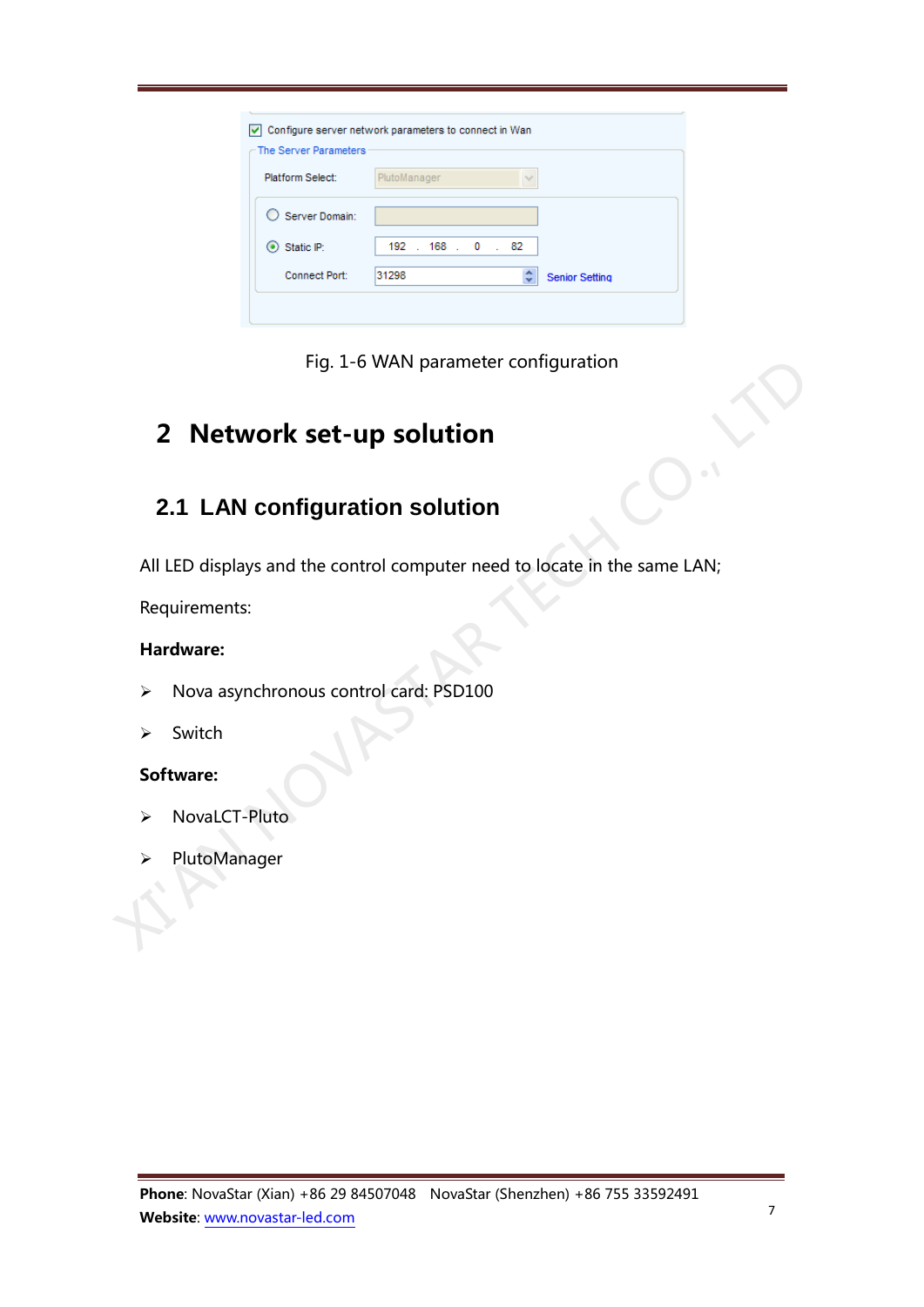

Fig. 2-1 All LED displays and control computers locate in the same LAN

## Operation steps:

1) Configure the display screens

Playback control computer and display screen are in the same LAN, it is allowed to directly run NovaLCT-Pluto on the playback control computer to configure all display screens.

2) Configure PlutoManager

Run Pluto Manager on the playback control computer and click 【configuration】

 $\rightarrow$  [server configuration] on the main interface as shown below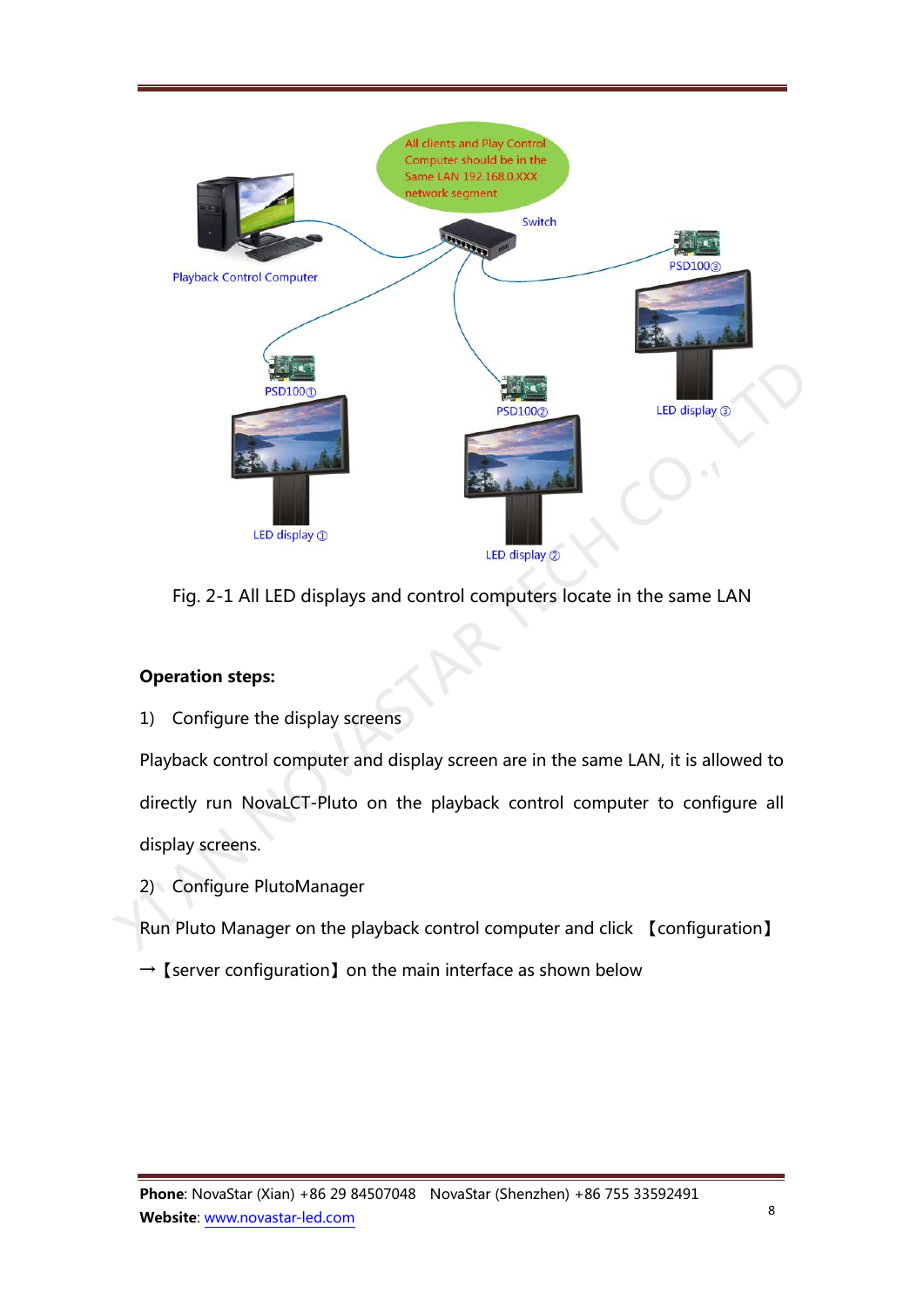

Fig. 2-2 Server setting

Connect IP: IP corresponding to the network card currently used by computer.

Connection ports: connection ports include the command port and file port, and generally, no longer enter the [advance configuration], for example: if the connection port is set to 31298, then the command port is 31298; while 1 is automatically added to the file port to change the file port to 31299, if click [advance configuration], it is possible to separately set the command port and file port. Connect IP: IP corresponding to the network card currently used by computer.<br>
Connection ports: connection ports include the command port and file port, and<br>
generally, no longer enter the [advance configuration], for exam



#### Prompt:

The setting range of connection port is 1024~49150, and it is allowed to set at will as long as there is not conflict with the other software.

# 3) Add terminals

In the main interface of PlutoManager, click on the Iterminal management  $\rightarrow$ [search LAN terminal], to search all LAN terminals, specified IP terminals or partial LAN terminals, and add the searched terminals to the specified groups.

After adding, in the main interface of Pluto Manager and terminal management interface, the added terminals can be seen.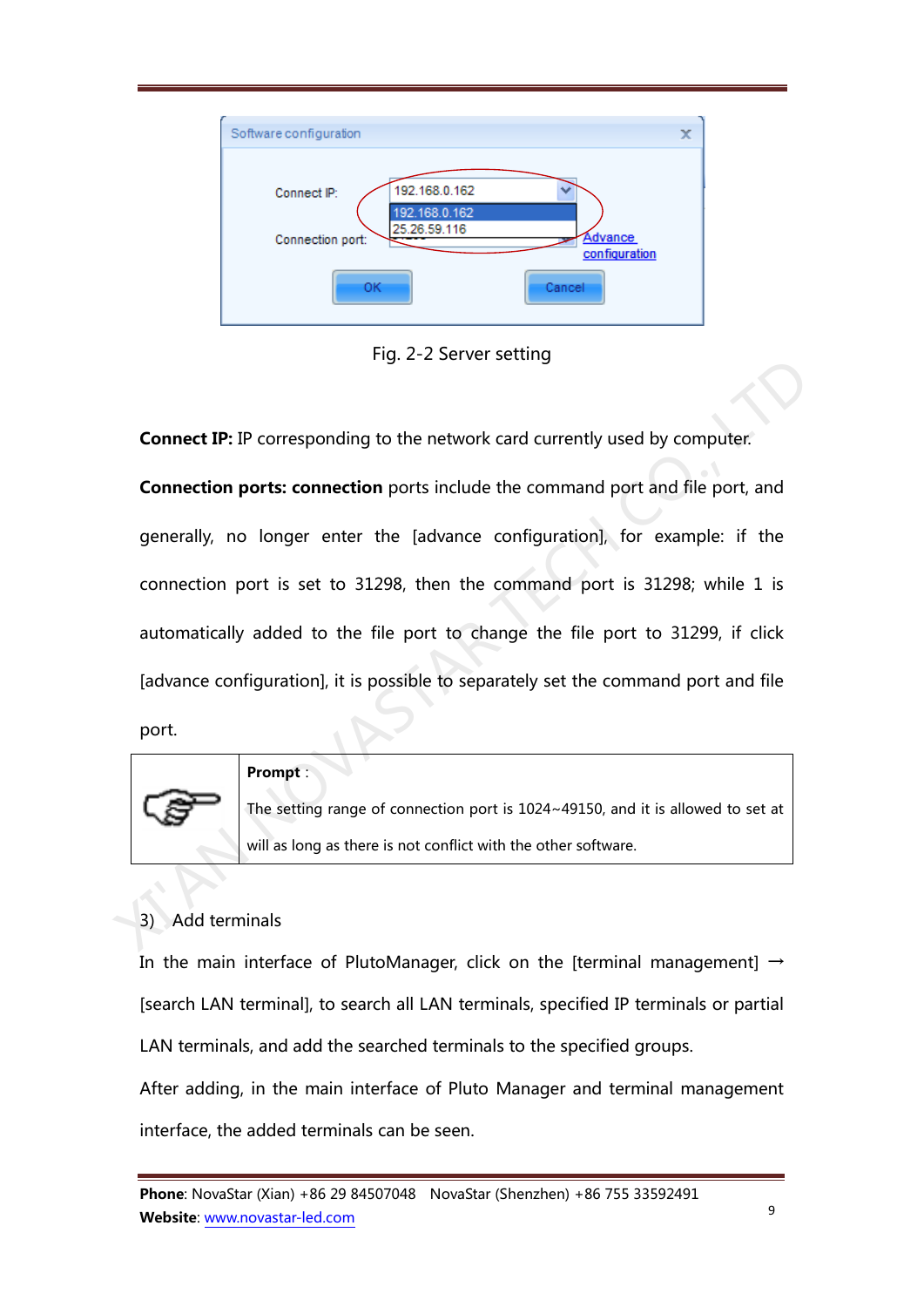# **2.2 Internet remote control solution**

LED displays are more and more used in various fields, such as advertising, trafficetc. Since it has a large quantity and is widely distributed, updating LED display contents becomes a very heavy work. Internet remote control solution will solve this problem easily. What user needs to do is to operate in front of computer to update play contents of LED display even across regions.

The communication principle is, LED control card connects to PlutoManager control platform running in playback control computers actively by domain parameters, to establish communication links; update play contents of LED display even across regions.<br>The communication principle is, LED control card connects to PlutoManager<br>control platform running in playback control computers actively by domain<br>parameters, to es

At present, the common ways to access the network include: network cable access to a WAN, 3G, Wifi. The following text shall introduce the configuration of WAN to users in details.

#### Hardware:

- Nova asynchronous control card: PSD100
- ADSL router

#### Software:

- NovaLCT-Pluto
- PlutoManager
- $\triangleright$  Dynamic domain or static IP

Internet remote control network structureis shown as below: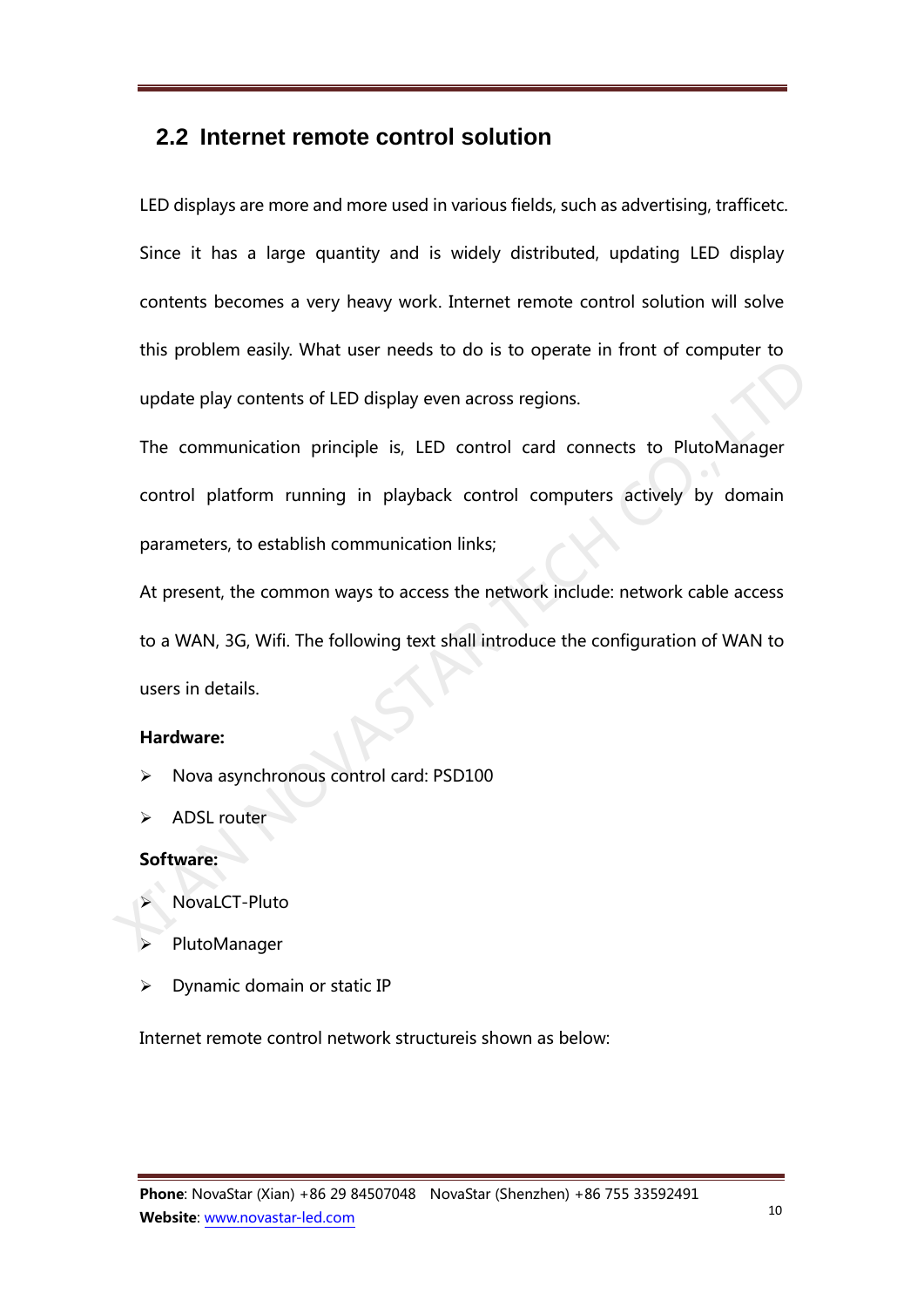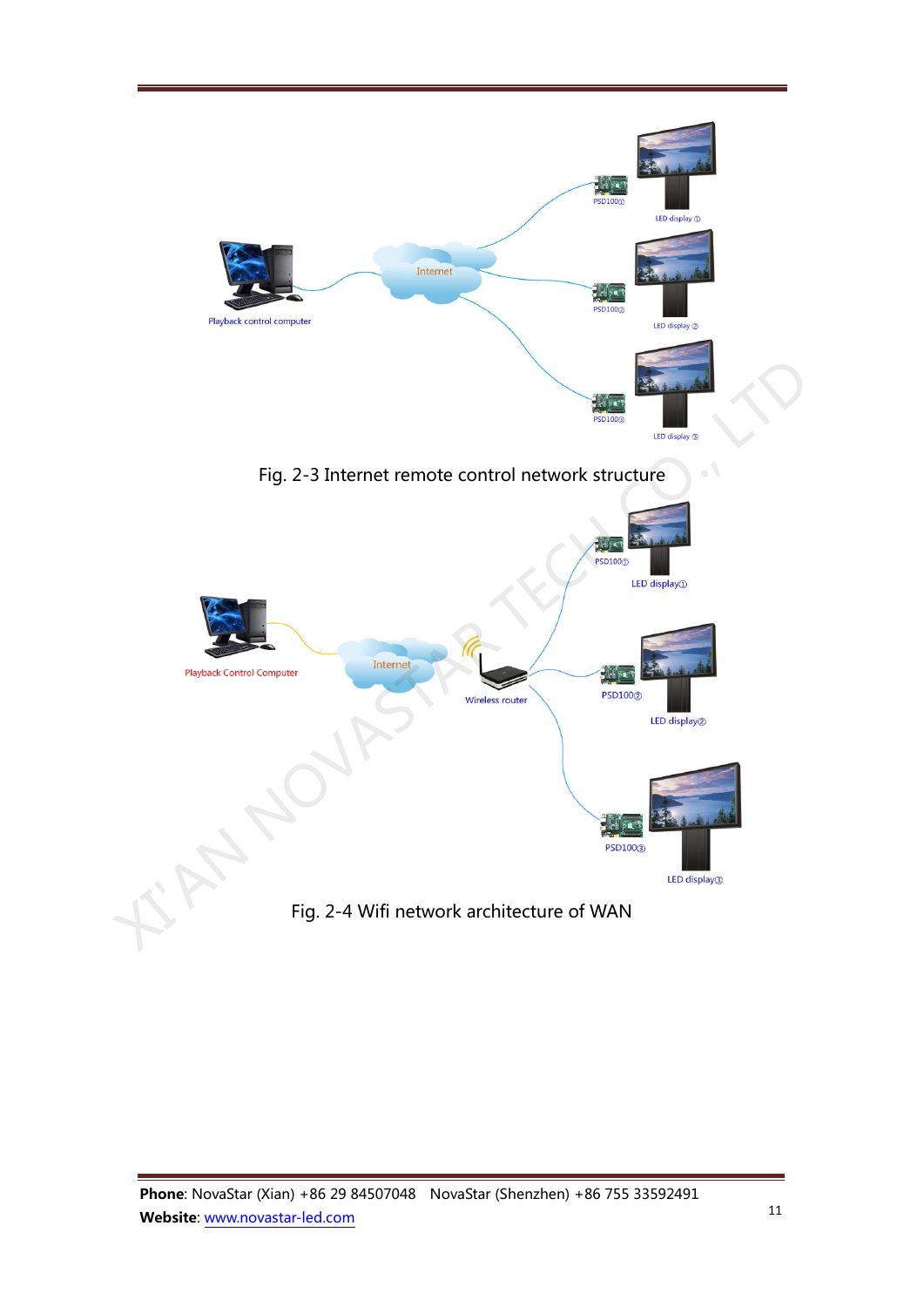

Fig. 2-5 3G network architecture of WAN solution

# Set-up steps:

The following text shall take the display screen ① as an example to explain the configuration operation steps, and the configuration steps of other display screens are similar.

Run NovaLCT-Pluto on the local computer, and use network cables to directly connect the local computer and asynchronism card or connect them into one LAN.

1) In the main interface of NovaLCT-Pluto, click on the [setting]  $\rightarrow$  [terminal configuration] →[network configuration], to enter the network parameter setting window, and then tick [configure server parameters connected in the

WAN].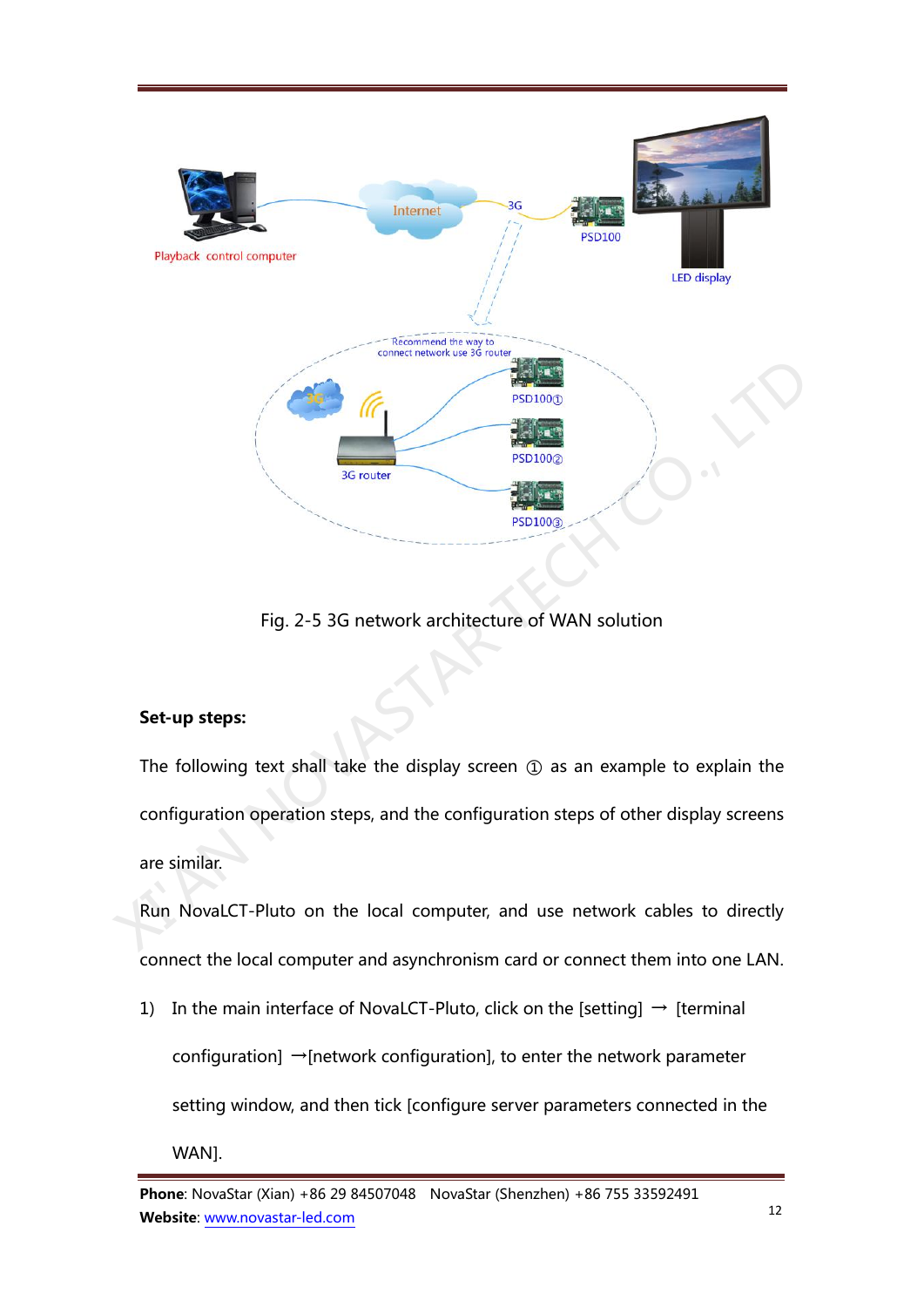2) If the WAN where Control Computer A locates has a static and fixed IP, please tick the option [server static IP] to directly fill in the static IP address owned by

you;

| $\sim$ The Server Parameters | Configure server network parameters to connect in Wan |  |
|------------------------------|-------------------------------------------------------|--|
| Platform Select:             | PlutoManager                                          |  |
| ◯ Server Domain:             |                                                       |  |
| $\odot$ Static IP:           | 192. 168. 0. 82                                       |  |
| Connect Port:                | $\blacksquare$<br>31298<br><b>Senior Setting</b>      |  |
|                              |                                                       |  |

Fig. 2-6 Set server static IP

- 3) If there is not static fixed IP address, please firstly apply domain name;
	- a) Apply a domain ;
	- b) Check" Server Domain", input the domain obtained in step a);

|    | Platform Select:                                                           | PlutoManager                          |                       |                       |  |
|----|----------------------------------------------------------------------------|---------------------------------------|-----------------------|-----------------------|--|
|    | Server Domain:                                                             |                                       |                       |                       |  |
|    | Static IP:<br>$\left( \bullet \right)$                                     | 192 . 168 . 0                         | .82                   |                       |  |
|    | Connect Port:                                                              | 31298                                 | ≎                     | <b>Senior Setting</b> |  |
|    |                                                                            |                                       |                       |                       |  |
|    |                                                                            | Fig. 2-6 Set server static IP         |                       |                       |  |
| 3) | If there is not static fixed IP address, please firstly apply domain name; |                                       |                       |                       |  |
|    |                                                                            |                                       |                       |                       |  |
| a) | Apply a domain;                                                            |                                       |                       |                       |  |
|    |                                                                            |                                       |                       |                       |  |
| b) | Check" Server Domain", input the domain obtained in step a);               |                                       |                       |                       |  |
|    | O Configure server network parameters to connect in Wan                    |                                       |                       |                       |  |
|    | The Server Parameters                                                      |                                       |                       |                       |  |
|    | Platform Select:                                                           | PlutoManager                          |                       |                       |  |
|    | Server Domain:                                                             |                                       |                       |                       |  |
|    | Static IP:                                                                 | 192<br>. 168 . 0 .                    | 82                    |                       |  |
|    | Connect Port:                                                              | 31298                                 | <b>Senior Setting</b> |                       |  |
|    |                                                                            |                                       |                       |                       |  |
|    |                                                                            | Fig. 2-7 Internet parameters settings |                       |                       |  |

Fig. 2-7 Internet parameters settings

4) Set connection port (command port + file port)

SetCmdPort (command port + file port). It is not necessary to enter "Senior Setting" usually. For exemple: Command portdefault is 31298. File port default is 31299 by adding 1 automatically. Command port and file port can be set respectivelyin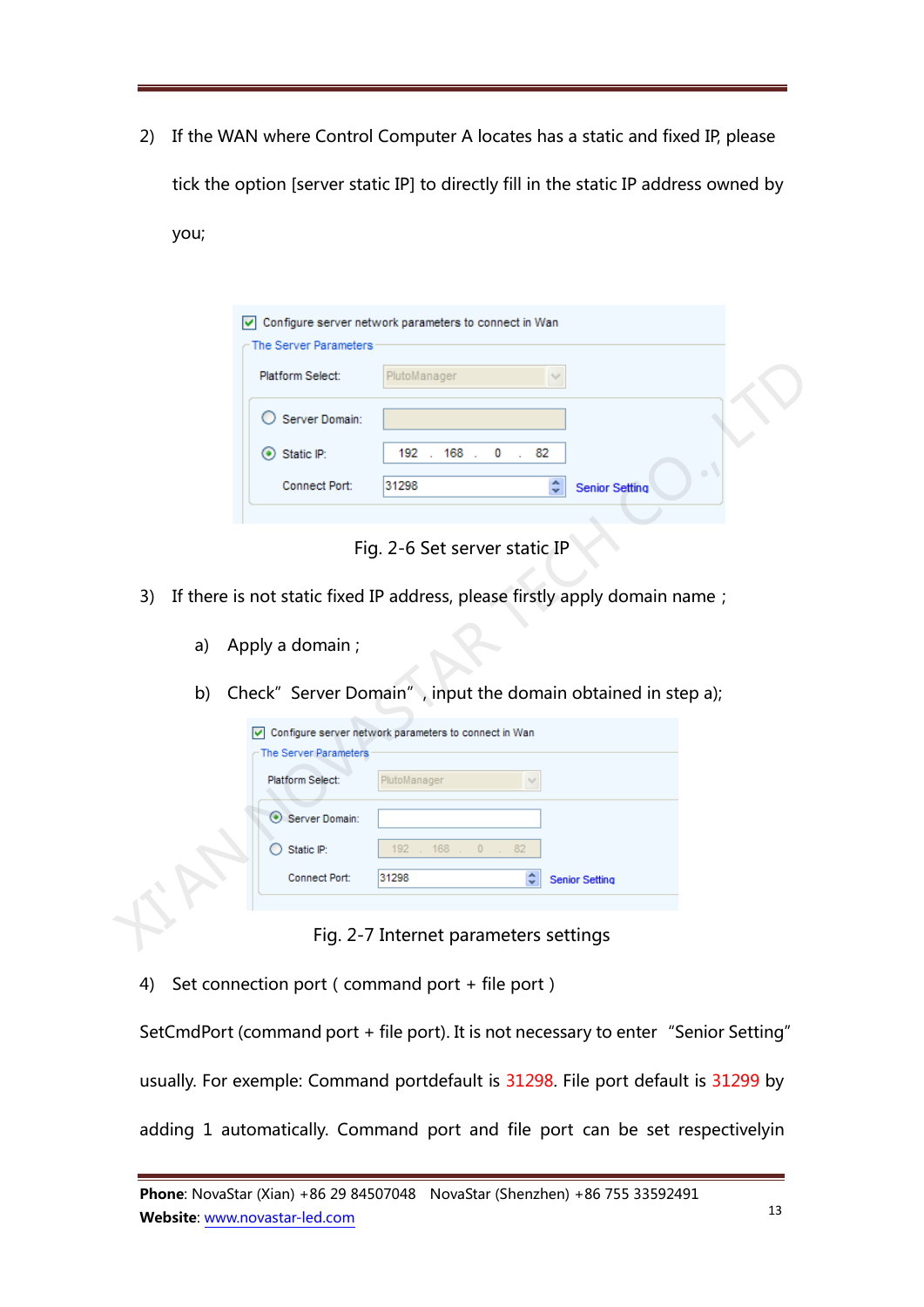"Senior Setting".



Port should be between 1024~49150, can be set as any value with no conflict to other software.

5) After completion of network parameter settings, click "Send" to send the

network parameters to the Asynchronous Card.

- 6) Configure Router (router connected by playback control computer).
	- a) Login Router configuration page in playback control computer ;
	- b) Configure virtual server
	- c) Login domain
- 7) Run PlutoManagerin Control Computer A. Click "Configuration" →" Software

| $\sigma$ ) Corriguit Router (Touter connected by playback control computer).                                                               |
|--------------------------------------------------------------------------------------------------------------------------------------------|
| Login Router configuration page in playback control computer ;<br>a)                                                                       |
| Configure virtual server<br>b)                                                                                                             |
| Login domain<br>C)                                                                                                                         |
| Run PlutoManagerin Control Computer A. Click "Configuration" →" Software<br>7)                                                             |
| Configuration" in main interface, as shown below:                                                                                          |
| Software configuration<br>×<br>192.168.0.162<br>Connect IP:<br>92.168.0.162<br>25.26.59.116<br>Connection port:<br>dvance<br>configuration |
| ОК<br>Cancel                                                                                                                               |
| Fig. 2-8 Software settings                                                                                                                 |
| Connect IP: IP corresponding to the network card currently used by computer                                                                |

Fig. 2-8 Software settings

Connect IP: IP corresponding to the network card currently used by computer;

Connection ports: include the command port and file port, and the setting method

is same as step 4).